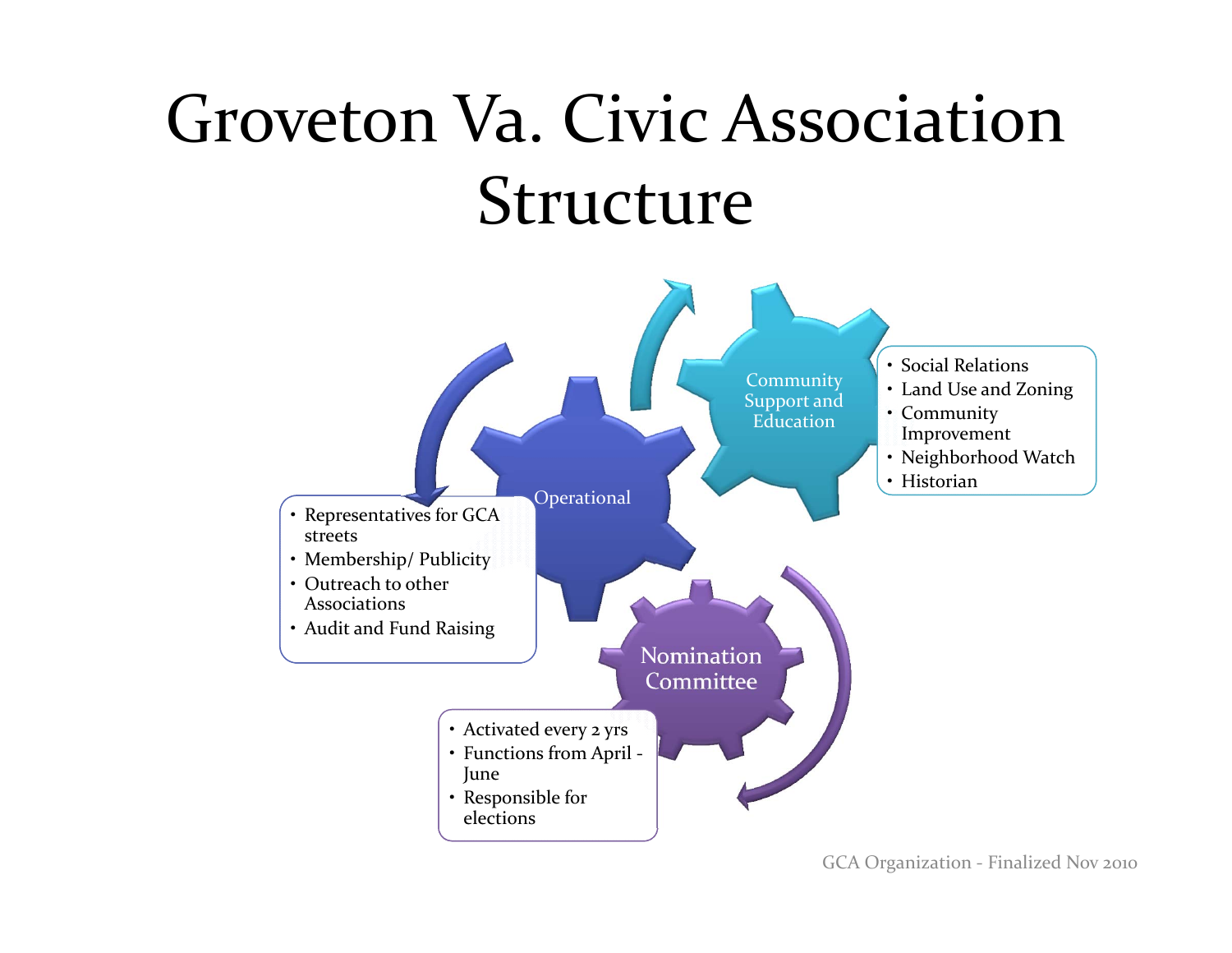### Operational Program ‐ Membership / Publicity / Outreach

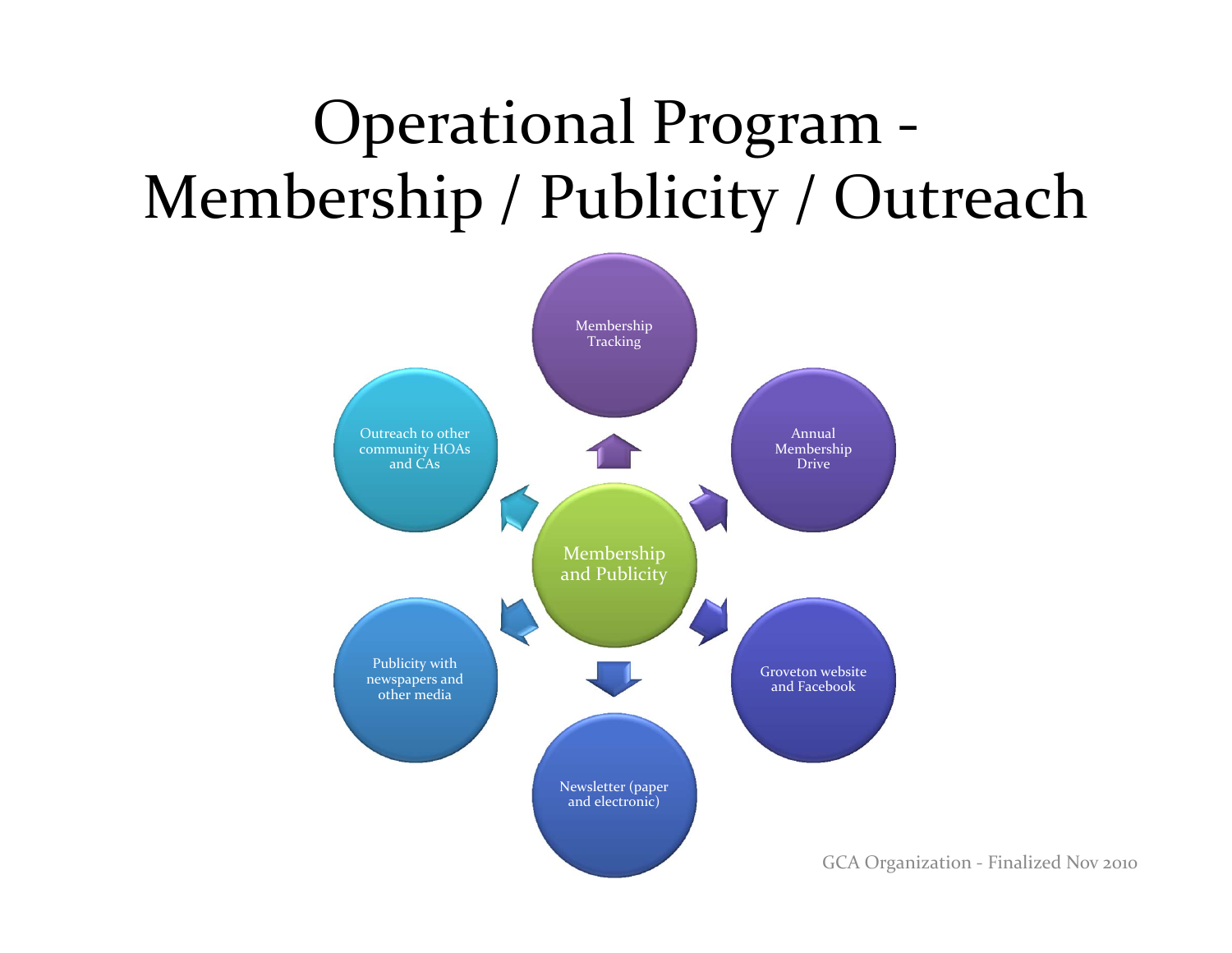### Operational Program‐ Audit and Fund Raising

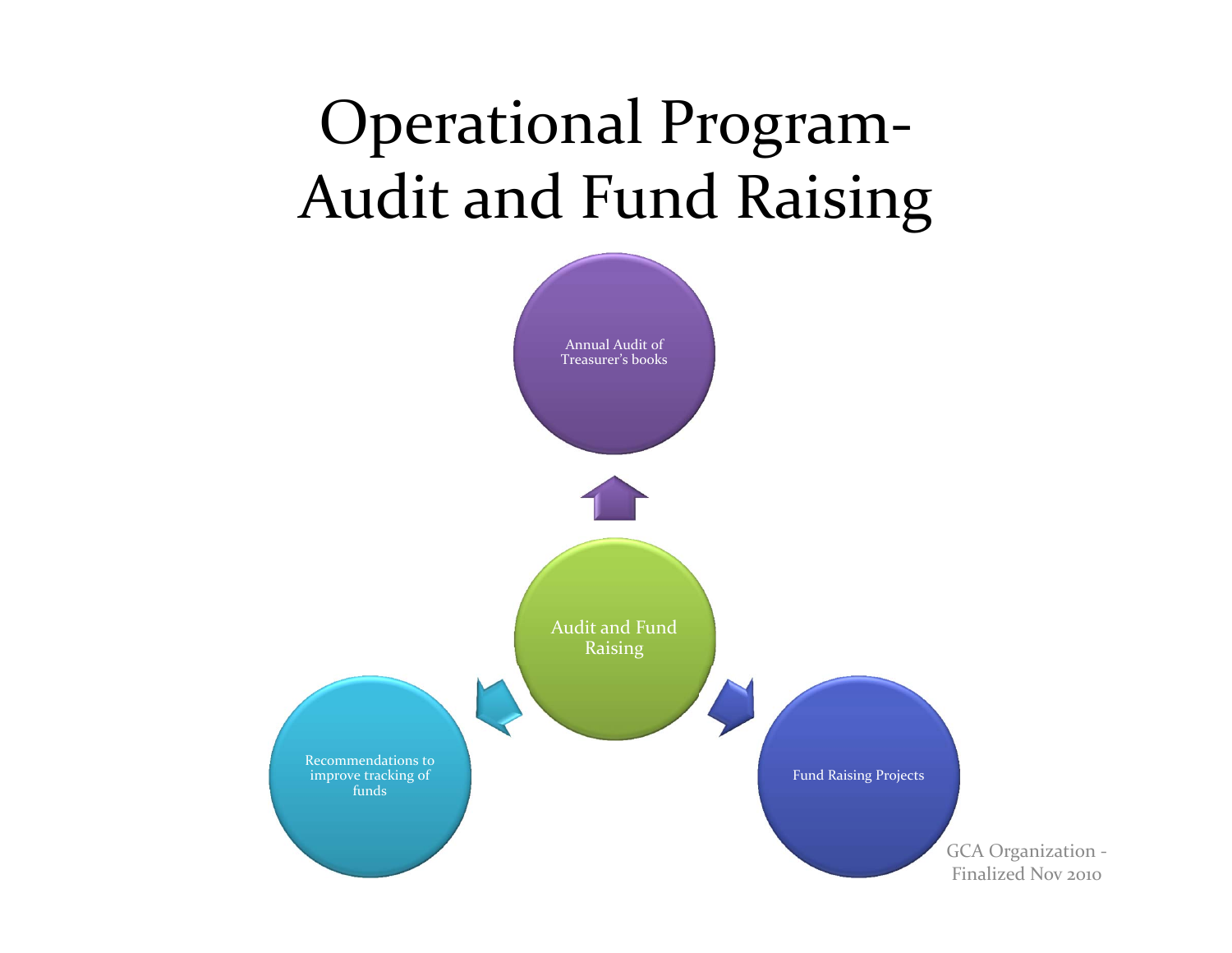#### Operational Program – Members‐At‐Large Committee

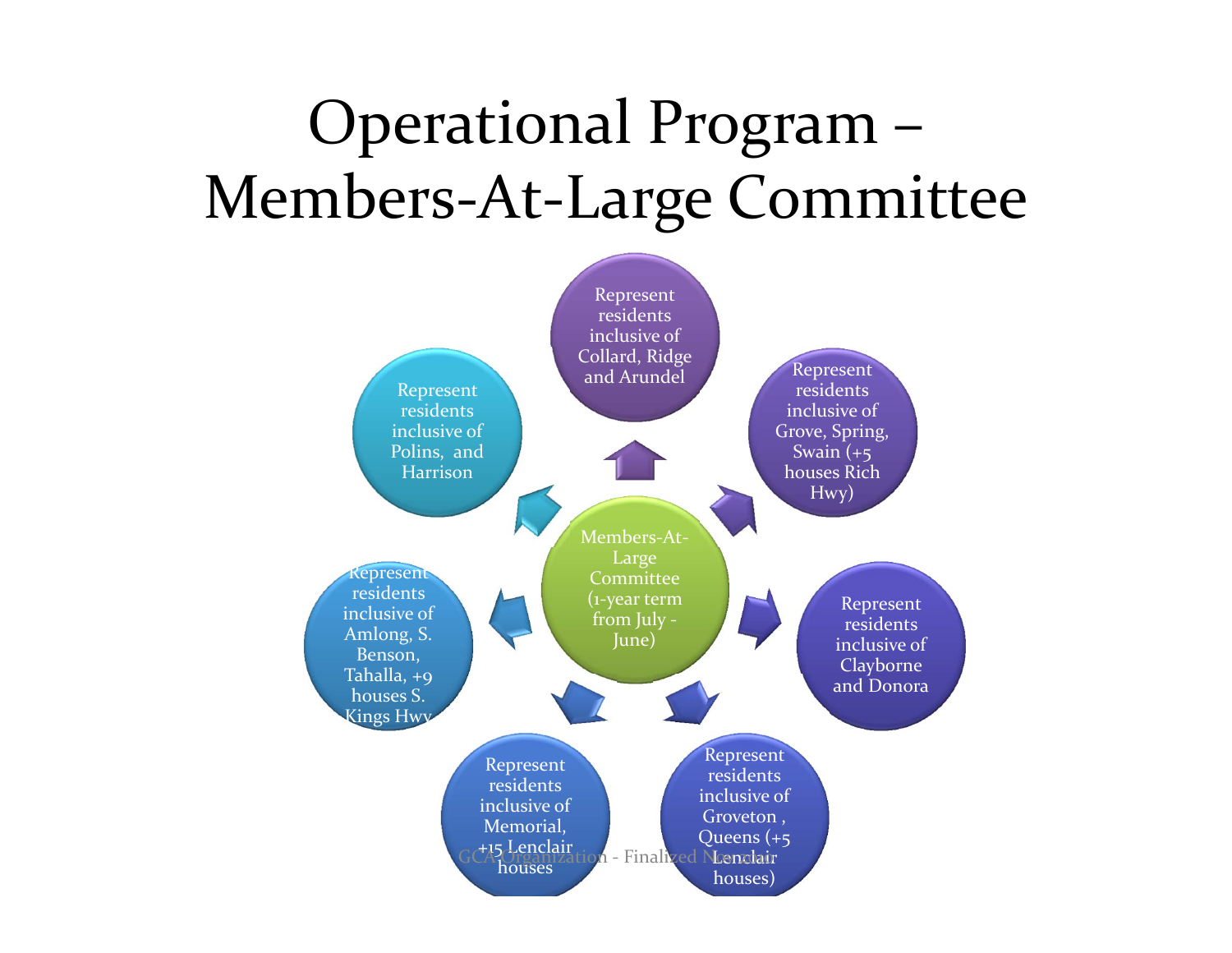### Community Support/Education Program ‐ Social Relations

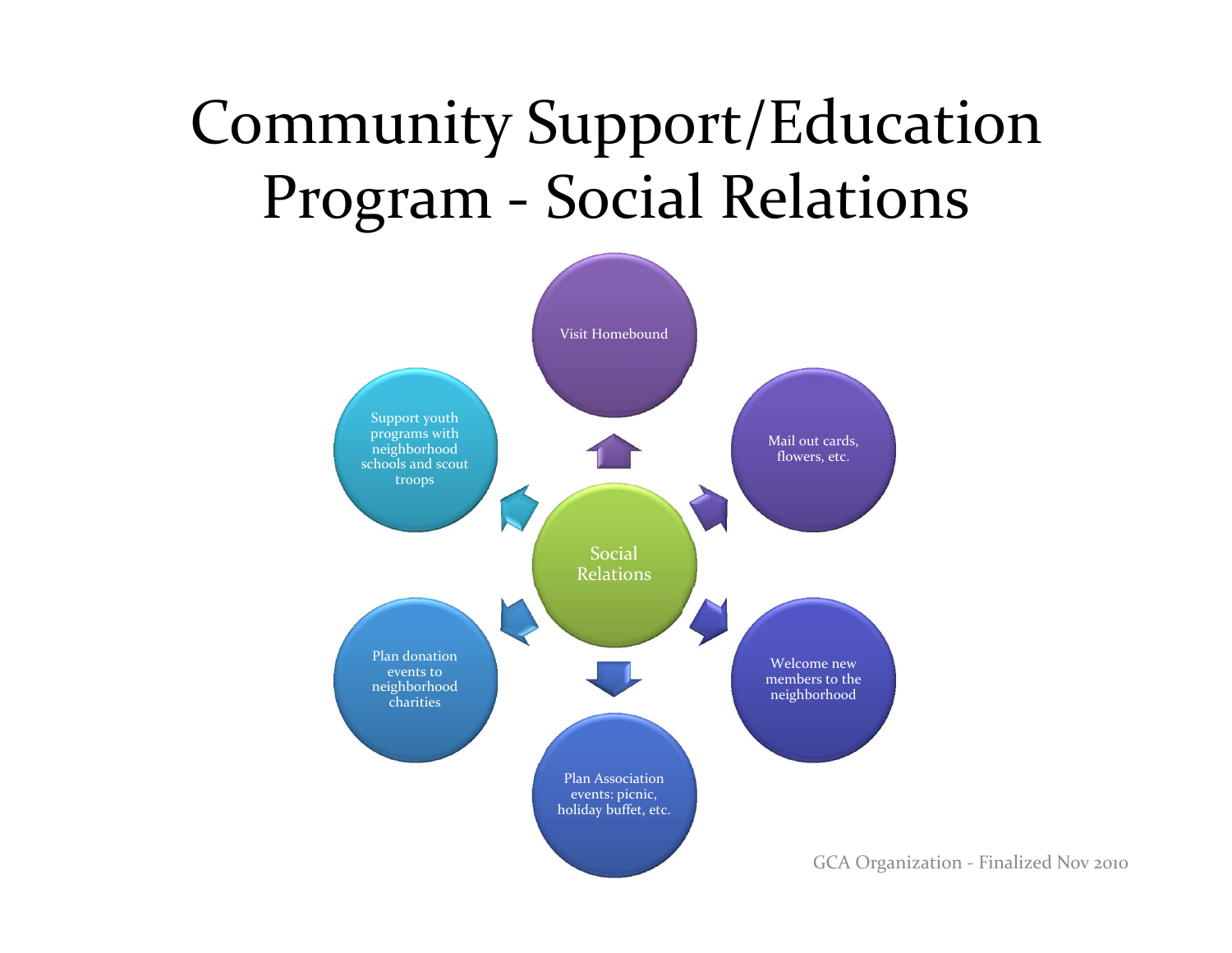## Community Support/Education Program ‐ Land Use and Zoning



GCA Organization ‐ Finalized Nov <sup>2010</sup>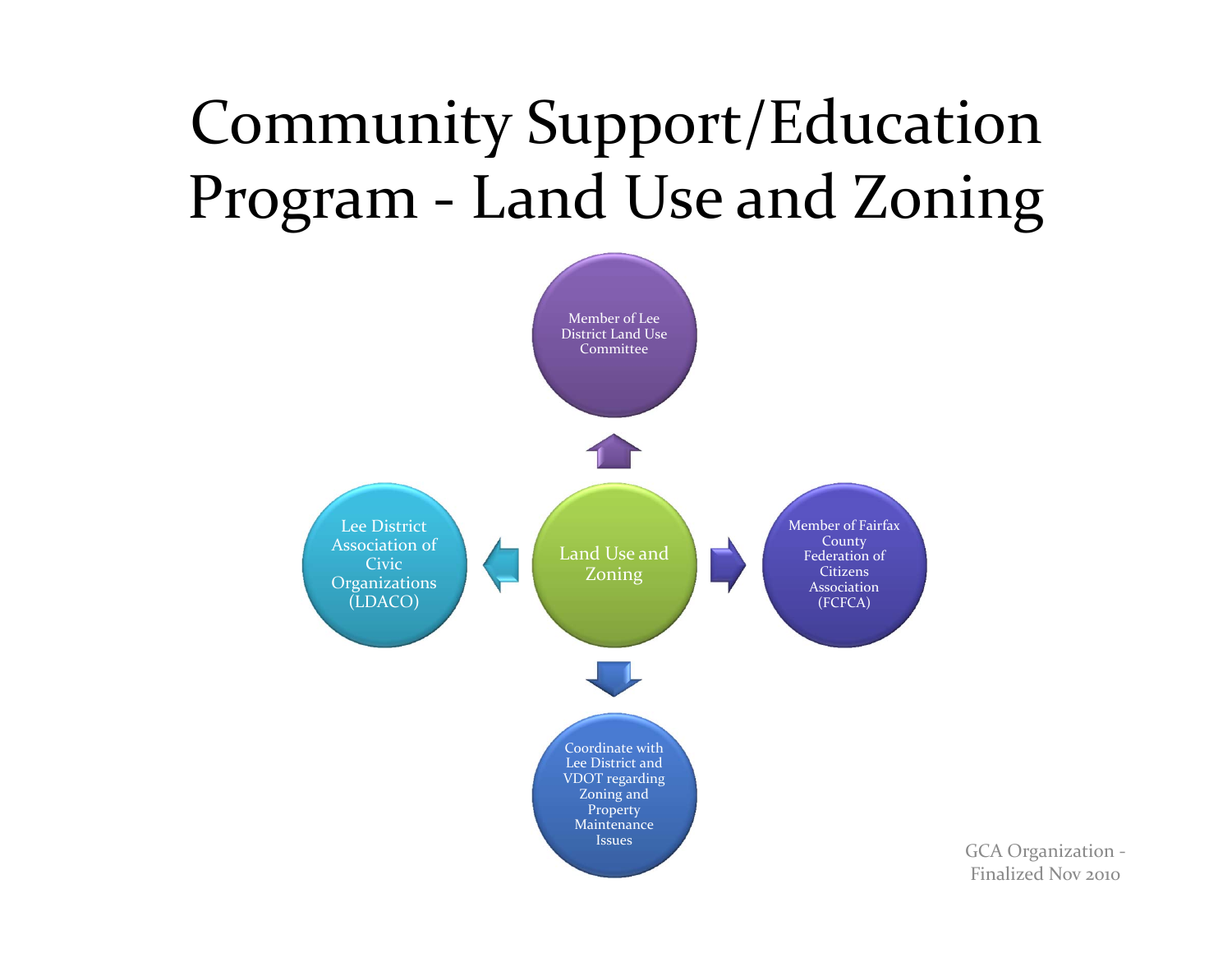#### Community Support/Education Program ‐ Community Improvement

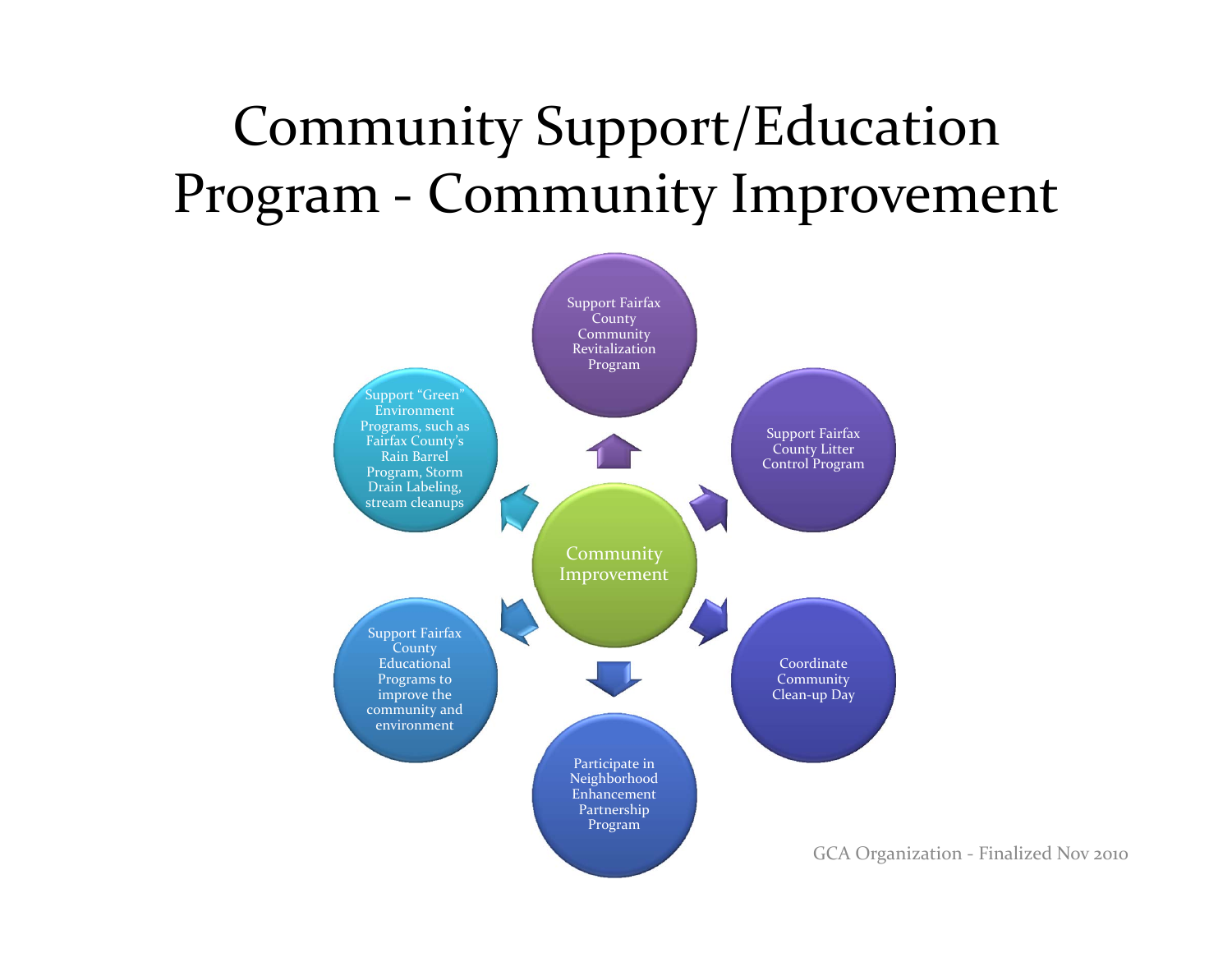### Community Support/Education Program ‐ Neighborhood Watch